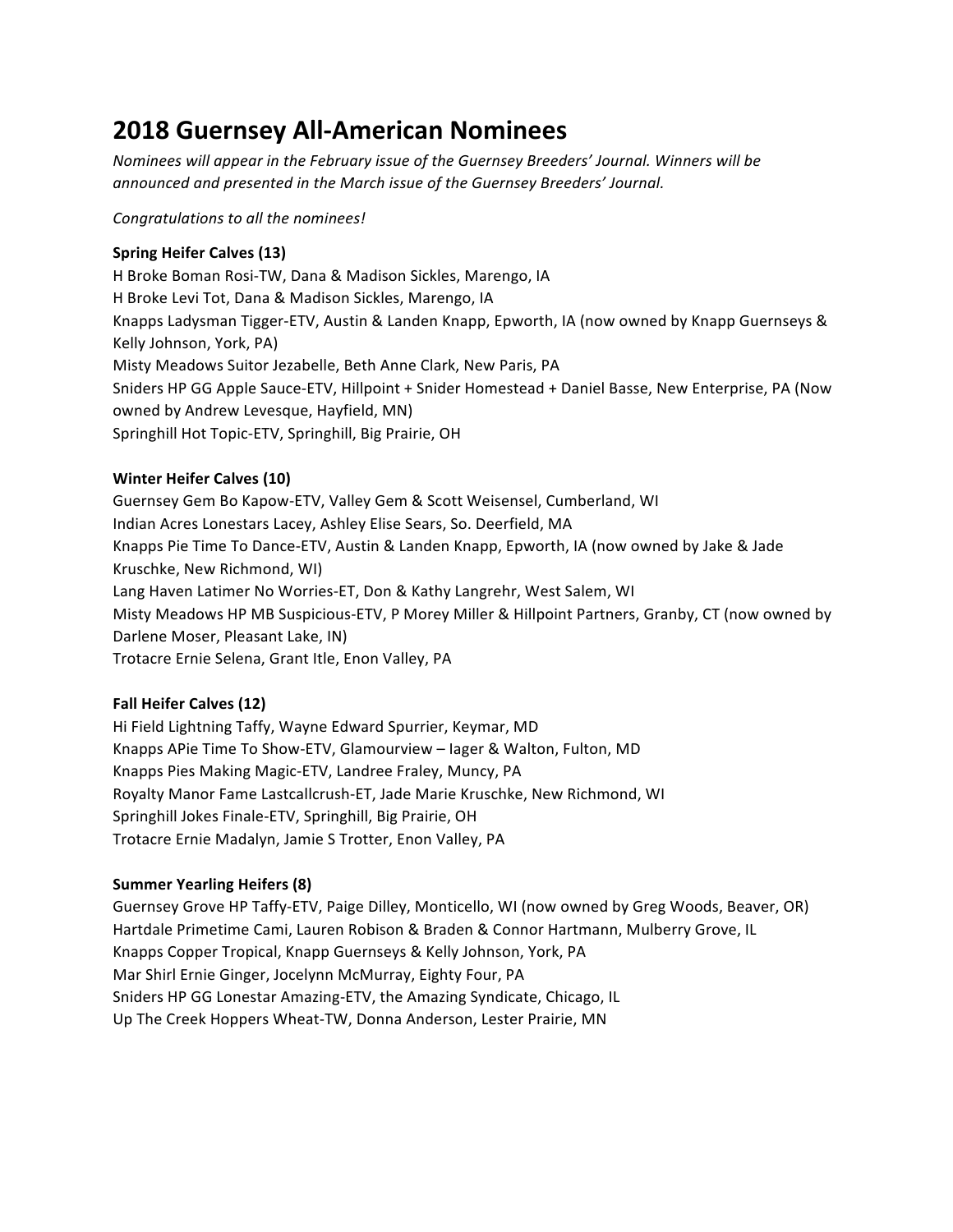## **Spring Yearling Heifers (12)**

Knapps Pies Tambilize-ETV, Landen Knapp, Epworth, IA Prairie Moon Wunder, Leslie Sivesind, Waukon, IA Rutter Bros Top Notch Cali-ETV, Kelly J Johnson, York, PA Rutter Bros Top Notch Cami-ETV, Kelly J Johnson, York, PA Ry-Sar Copper Kallie-ET, Rex Ferris, Soap Lake, WA Springhill Disco Jarica, Springhill + Grammer + Wetmore, Big Prairie, OH

#### **Winter Yearlings (10)**

Crown J HP Lucifer Jedi, Josey Morris & Hillpoint, Cross Plains, WI (now owned by Springhill, Big Prairie, OH)

GR-Trotacre Corbins Ella, Corbin McMurray, Eighty Four, PA Knapps ROL Take Me Home-ETV, Valley Gem, Jesse Dorn & Kami Schuler, Cumberland, WI Knapps ROL Top The Class-ETV, Landen Knapp, Epworth, IA Springhill Spider Jabrill-ETV, Springhill, Big Prairie, OH Warwick Manor LS Star-ET, Kolby Stoltzfus, East Earl, PA

#### **Fall Yearlings (12)**

Holcombs Lonestar Sunset, Connor Littlefield Sutton, Sun City, FL Knapps Tambi-Pies-ETV, Landen Knapp, Epworth, IA Misty Meadows Fworks Silhouette-ETV, Beth Anne Clark, New Paris, PA Muffets Twin Acre Lizzy, Elizabeth Marie Roedl, Edgewood, IL Springhill Pies Jadira-ETV, Springhill & Jim & Valerie Spreng, Big Prairie, OH Springhill Pies Joy-ETV, Springhill, Big Prairie, OH

#### **Jr. Best Three Females (5)**

Knapps Guernseys (A), Epworth, IA Knapps Guernseys (B), Epworth, IA Springhill (A), Big Prairie, OH Springhill (B), Big Prairie, OH Springhill (C), Big Prairie, OH

#### **Yearlings in Milk (6)**

HCF Kriminal Brownie, Mary Beth & Callie Collette, Chuckey, TN Hickman Valleys Martin Quest, Makayla & Austin Hickman, Shelbyville, TN Knapps Copper Tonic, Austin & Landen Knapp, Epworth, IA Knapps Regis Tamaris-ETV, Analise Stover, Mercersburg, PA Knapps Regis Tamlou-ETV, Lily Lane & Trotacre, Enon Valley, PA Springhill Lonestar Universe-ETV, Springhill, Big Prairie, OH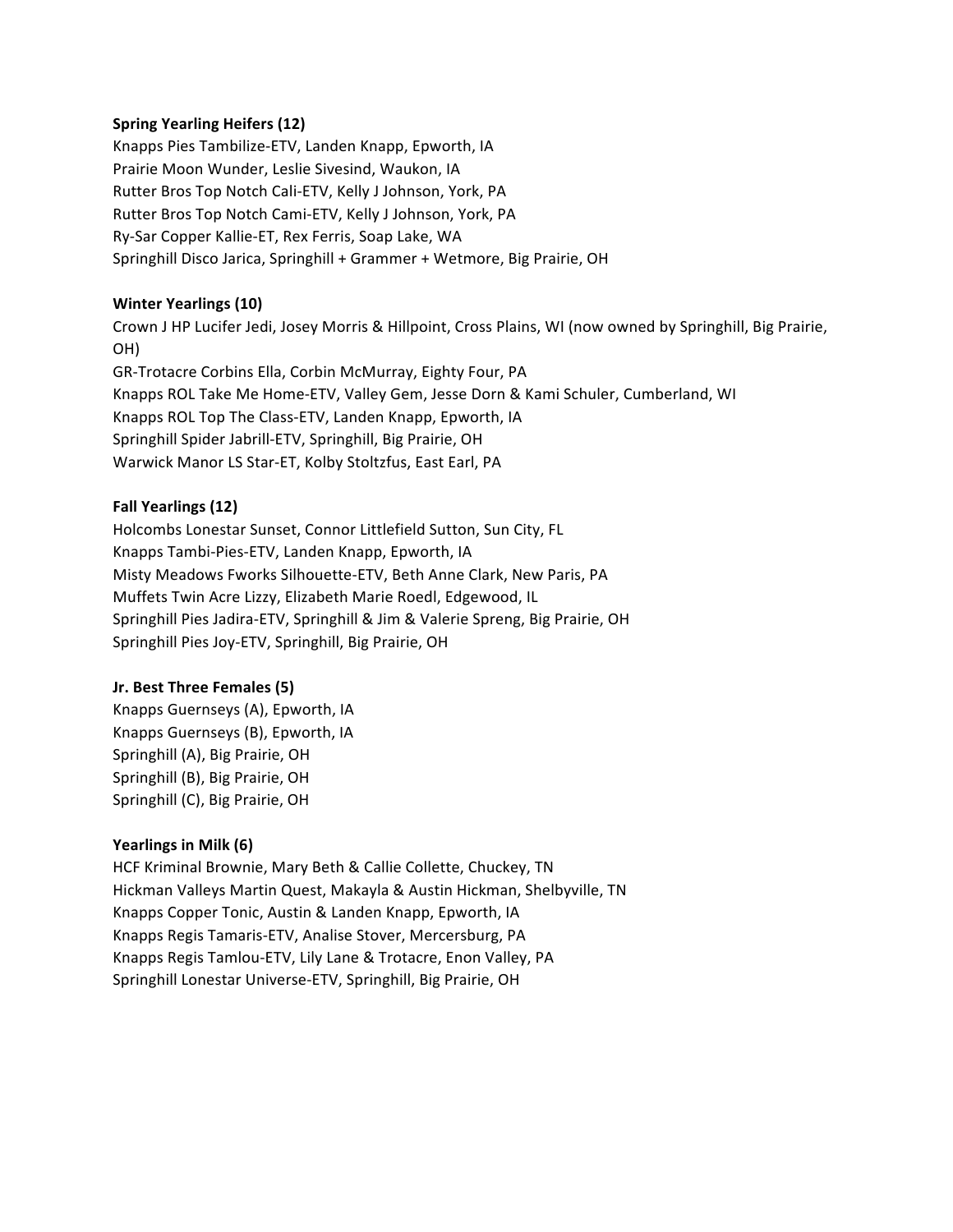#### **Jr. Two-Year-Olds (10)**

Hickman Valleys Martin Brylee, Makayla Hickman, Shelbyville, TN Knapps A Pie Tambi-Lex-ETV, Landen Knapp, Epworth, IA Millborne HP Alymo Finally-ETV, the Finally Syndicate, Granby, CT Sniders Doc Ainsley, Bella Sue Gable, New Enterprise, PA Sniders Doc Jamie, Blaire Ann Gable, New Enterprise, PA Valley Gem Luck Deidra, Valley Gem Farms, Cumberland, WI

#### **Sr. Two-Year-Olds (9)**

Hollow View Senator Senora, Elsie Wolff & Kevin Stoltzfus, Quarryville, PA Knapps Kringle Tappy-ET, Landree Fraley, Muncy, PA Knapps Pies Superior-ETV, Austin & Landen Knapp, Epworth, IA Springhill Fame Urania-ETV, Springhill, Big Prairie, OH Springill Kojack Uno-ETV, Alyssa Ince & Faith Ling, Conway, MO Villa Crest Magic Tamryn, Verl A & Gretchen Weaver, Goshen, IN

#### **Jr. Three-Year-Olds (11)**

Eber Acres N Alivia, Grace Villa, Mechanicsburg, OH Golden Gapp Spider Angelina, Bella Sue Gable, New Enterprise, PA Hi Guern View Diva Designer, Riley Zettle, Orangeville, IL Valley Gem Atlas Malt-ET, Valley Gem Farms, Cumberland, WI Valley Gem Duallys Fierce, Valley Gem Farms, Cumberland, WI Walnut Corner Rebel Avita, Lindsey Bros + Kevin Stoltzfus, East Earl, PA

## **Sr. Three-Year-Olds (9)**

Anovadales Silver Envy, Gabriel James Spurrier, Mifflinburg, PA Four Winds Activate Heaven, Prairie Cream & Valley Gem, Trempeauleau, WI Lavon Farms Novak Rattle, Aubree, Aiden & Alaina Topp, Botkins, OH Millborne HP Kringle Tara, M Miller, M Hellenbrand & Peter Vail, Granby, CT Springhill Mentor Jamaica-ET, Kevin & Dina Stoltzfus & Mark Riley, East Earl, PA Warwick Manor Ty Carter, Kaila, Karli & Kolby Stoltzfus, East Earl, PA

## **Four-Year-Olds (6)**

Hartdale Top Notch Coco, Lauren Robison & Braden Hartmann, Mulberry Grove, IL Sniders Gary Anjolee, Brandon Potter, E&K Nicley & Bella Gable, Lebanon, IN Summitridge Royalty First Lady, Kyle & Ryan Erickson, Ferndale, WA Luckyvale Grumpy Kaz-ET, Rex Ferris, Soap Lake, WA Misty Meadows Rebel Suite, Beth Anne Clark, New Paris, PA Up The Creek Jester Kazaam, Valley Gem & Scott Weisensel, Cumberland, WI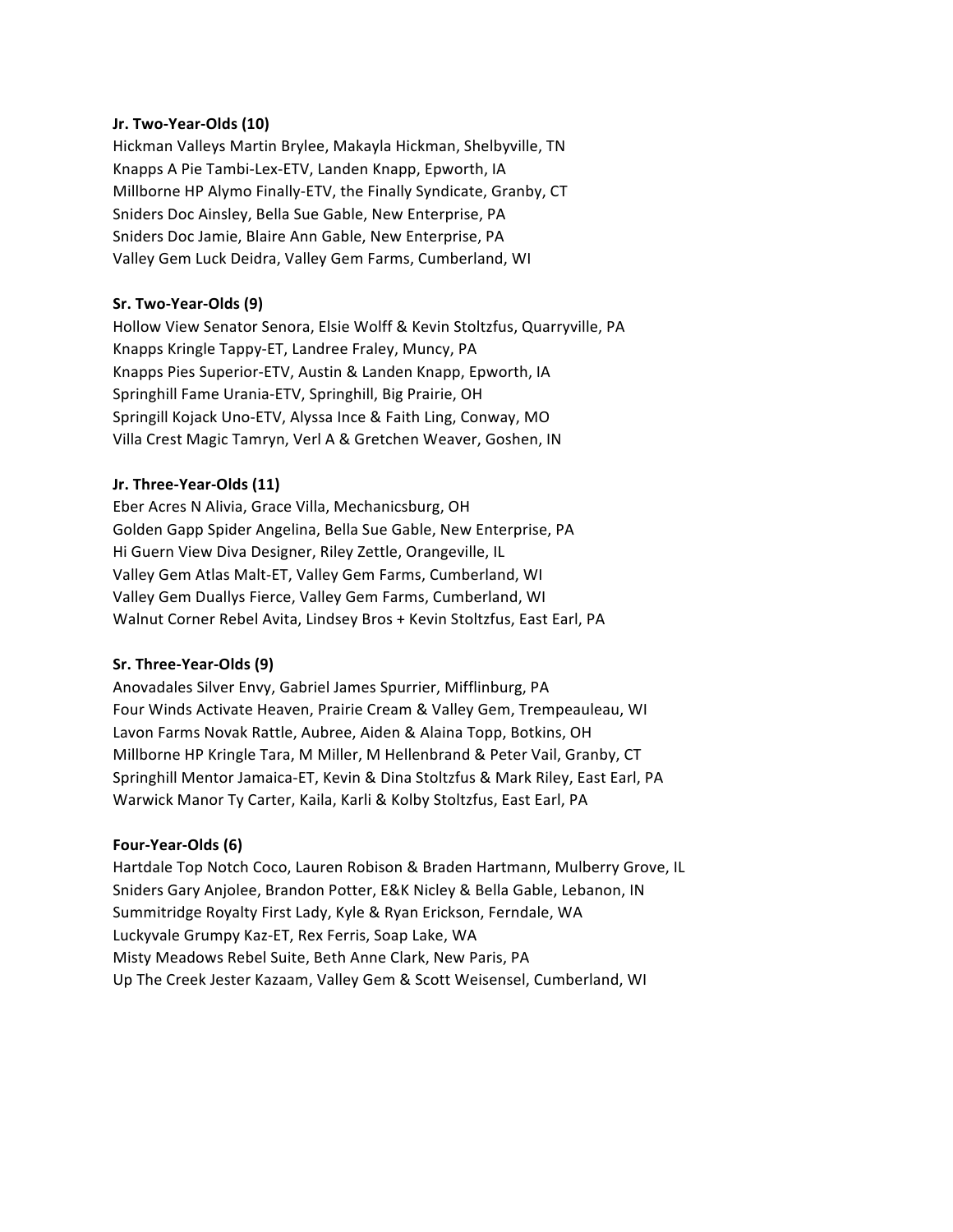#### **Five-Year-Olds (7)**

H Broke Showtime Taytor, Dana & Madison Sickles, Marengo, IA Kadence Fames Buttercup, Kadence Farm, New Glarus, WI Knapps Toolite Regis Trista-ET, Landen Knapp, Epworth, IA Lang Haven Laredo Nutella, Jenna Langrehr, West Salem, WI Mar Ral Maestro Milly, Ralph Turley, Verl Weaver & Families, Orient, OH Willow Brook Labron Toni, Jake Booher, New Castle, PA

## **Aged Cows (12)**

Coulee Crest Carter Georgia, Kevin & Dina Stoltzfus & Dr. Joseph Piskorowski, East Earl, PA Hearts Desire Mission Passion, Donette Elliott Fisher, New Enterprise, PA Hi Guern View Dancing Diva-ET, Brian & Kristi Dinderman, Orangeville, IL Knapps HP Fame Topeka-ET, Springhill, Big Prairie, OH Misty Meadows Levi Suede-ET, Beth Anne Clark, New Paris, PA Sniders Super Lux Andee, the Andee Syndicate, New Enterprise, PA

#### **Sr. Best Three Females (6)**

Knapps Guernseys, Epworth, IA Millborne & Hillpoint, Granby, CT Springhill, Big Prairie, OH Valley Gem Farm (A), Cumberland, WI Valley Gem Farm (B), Cumberland, WI Warwick Manor, East Earl, PA

## **Dam & Daughter (7)**

Misty Meadows Levi Suede-ET & Misty Meadows Rebel Suite, Beth Anne Clark, New Paris, PA Hi Guern View Dancing Diva-ET & Hi Guern View Diva Designer, Brian & Kristi Dinderman, Orangeville, IL Sniders Gary Anjolee & Sniders Doc Ainsley, Bella Sue Gable, New Enterprise, PA Knapps Hillpoint MB Fame Tia-ET & Millborne HP Kringle Tara, M Miller, M Hellenbrand & Peter Vail, Granby, CT Rozelyn Aaron Villa & Rozelyn Gotcha Villamae, Rozelyn Farm, Lynden, WA Up The Creek Jester Kazaam & Guernsey Gem Bo Kapow-ETV, Valley Gem & Scott Weisensel, Cumberland, WI

#### **Produce of Dam (6)**

Produce of Campbells Rodneys Unify - Springhill, Faith Ling & Alyssa Ince, OH & MO Produce of Dix Lee Tiller Joke – Springhill, Kevin & Dina Stoltzfus & Mark Riley, OH & PA Produce of Hartdale Alstar Cutie - Hartdale Farm, IL Produce of Knapps Ace Tamera – Knapp Guernseys, IA Produce of Misty Meadows Levi Suede-ET - Beth Anne Clark, PA Produce of Rutter Bros Showtime Candy-Twin - Kelly Jo Johnson, PA

## Exhibitor's Herd (7)

Knapps Guernseys (A), Epworth, IA